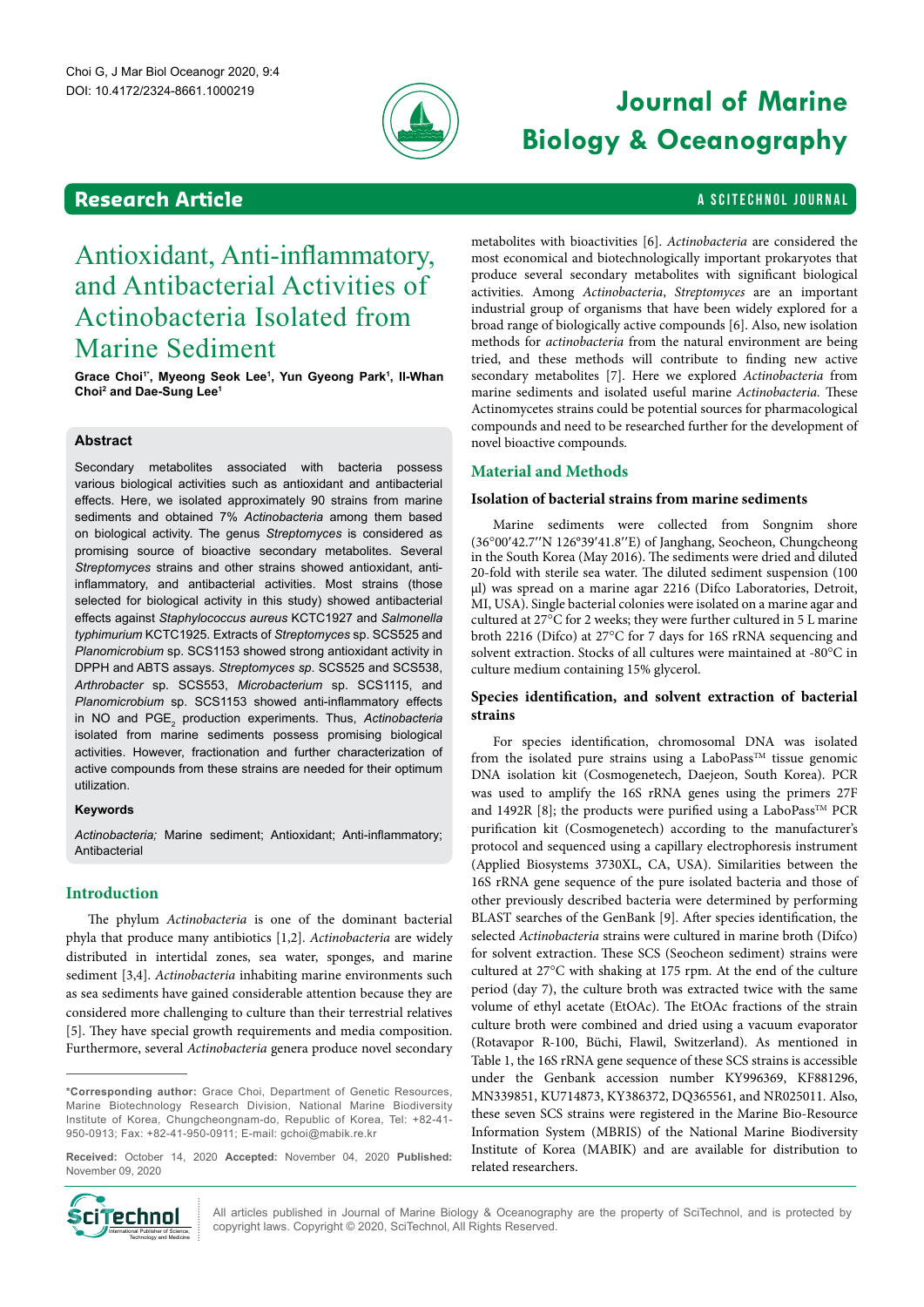*Citation: Choi1 G, Lee MS, Park YG, Lee DS, Choi W (2020) Antioxidant, Anti-inflammatory, and Antibacterial Activities of Actinobacteria Isolated from Marine Sediment. J Mar Biol Oceanogr 9:4.*

#### **Table 1:** Strain information.

| <b>Strain</b>  | Species (similarity with<br>similar species, %) | GenBank<br>accession no. | <b>Similar species</b><br>(accession no.)           |
|----------------|-------------------------------------------------|--------------------------|-----------------------------------------------------|
| <b>SCS358</b>  | Streptomyces sp. (100)                          | MT950756                 | Streptomyces sp. Zah8<br>(KY996369)                 |
| <b>SCS525</b>  | Streptomyces sp. (99.91)                        | MK402126                 | Streptomyces sp.<br>SCC23 (KF881296)                |
| SCS532         | Streptomyces sp. (100)                          | MT950757                 | Streptomyces sp. MGB<br>2782 (MN339851)             |
| <b>SCS538</b>  | Streptomyces sp. (99.90)                        | MT950758                 | Streptomyces sp.<br>MM108 (KU714873)                |
| <b>SCS553</b>  | Arthrobacter sp. (99.42)                        | MT950764                 | Arthrobacter sp.<br>R-67793 (KY386372)              |
| <b>SCS1115</b> | Microbacterium<br>phyllosphaerae (100)          | MT950762                 | Microbacterium<br>phyllosphaerae GH06<br>(DQ365561) |
| SCS1153        | Planomicrobium koreense<br>(99.76)              | MT951156                 | Planomicrobium<br>koreense JG07<br>(NR025011)       |

#### **Free radical scavenging assays for antioxidant activity**

The 2,2-diphenyl-1-picryl-hydrazyl-hydrate (DPPH) assay was performed according to the method described by Blois [10]. Briefly, 100 µl of extracts obtained from seven strains at various concentrations (from 20 to 1200 µg/ml) and 100 µl of 0.15 mM DPPH were dispensed into 96-well plates. The mixture was shaken carefully and left in the dark at 25°C for 30 min, after which absorbance (SpectraMax M2e; Molecular devices, San Jose, CA, USA) was measured at 516 nm with ascorbic acid (1.25 µg/ml-10 µg/ml) as a positive control. The DPPH scavenging activity was expressed as the half-maximal inhibitory concentration (IC<sub>50</sub>). The 2,2'-azino-bis (3-ethylbenzothiazoline-6-sulfonic acid (ABST) assay was performed according to the method described by Re et al. [11]. Briefly, 7 mM ABTS and 2.45 mM potassium peroxodisulfate were mixed and incubated at 25°C for 16 h. Next, 100 µl of this mixture and 100 µl of extract obtained from seven strains at various concentrations (1 µg/ml-200 µg/ml) were dispensed into a 96 well plate, and the absorbance of the reaction mixture was measured at 734 nm (SpectraMax M2e; Molecular devices, San Jose, CA, USA). Ascorbic acid (1.25 µg/ml-20 µg/ml) was used as a positive control.

# **Nitric oxide assay and PGE2 measurement**

After the cells ( $5 \times 10^5$  cells/ml) were treated with 100 ng/ml LPS alone or with 0.1 µg/ml-300 µg/ml extracts of the SCS strains in 24 well plates for 24 h, 100 µl of each culture medium was mixed with the same volume of Griess reagent for nitrite quantitation. Nitrite levels were determined at 540 nm using an enzyme-linked immunosorbent assay plate reader (SpectraMax M2e; Molecular devices, San Jose, CA, USA). RAW264.7 cells were cultured in six-well plates  $(5 \times 10^5 \text{ cells})$ ml) and incubated with extracts of the SCS strains in the presence or absence of LPS (100 ng/ml) for 24 h.  $\mathrm{PGE}_2$  production in macrophage culture medium was quantified using Enzyme Immunoassay (EIA) kits according to the manufacturer's instructions (Cayman Chemical, Ann Arbor, MI, USA).

#### **Minimum inhibitory concentration**

The antibacterial activity of the extracts from seven SCS strains was tested in a range of 64 µg/ml-1024 µg/ml against *Staphylococcus aureus* KCTC 1927, *Bacillus cereus* ATCC 14579, *Escherchia coli* KCTC 1682, and *Salmonella typhimurium* KCTC 1925. All strains were grown at 37°C, except for *B. cereus*, which was grown at 30°C in nutrient agar (Difco). Antibacterial activity was determined when the density of the growth control reached an absorbance of 0.150-0.200 at 600 nm (SpectraMax M2e; Molecular devices, San Jose, CA, USA). Each pathogenic microorganism was seeded in 96-well plates at 100 µl per well and incubated for 24 h. The extracts were then inoculated and incubated in 96-well plates at 30°C for *B. cereus* and at 37°C for the other pathogens. Growth density was checked every 6 h (0 h-42 h) at 600 nm.

#### **Results**

#### **Species identification and solvent extraction**

We isolated and sorted *Streptomycete* sp., *Arthrobacter* sp., *Microbacterium* sp., and *Planomicrobium* sp. from marine sediments for biological activities (Table 1). Most strains belonged to the class *Actinomycetes* or *Bacilli*. We cultured each strain in 5 L for extraction and performed crude extracts using ethyl acetate of same volume. The ethyl acetate extracts were assessed for antioxidant, anti-inflammatory, and antibacterial activities.

#### **Antioxidant activity**

The crude extracts obtained from SCS strains were tested for their antioxidant activity by DPPH and ABTS assays. The crude extract of strain SCS525 showed strong antioxidant activity as 2  $\mu$ g/ml (IC<sub>50</sub> of radical scavenging) as shown in the ABTS assay results (Table 2). Among the seven SCS strains, strains SCS525 and SCS1153 showed higher radical activity in the DPPH and ABTS assays than the others (Table 2).

#### **Anti-inflammatory activity**

The cytotoxicity of the extracts of the SCS strains was examined using RAW 264.7 cells to determine the optimal concentration (effective at providing anti-inflammatory effect with minimum toxicity). No cytotoxicity was observed with the concentration of the SCS extracts  $\left($  < 300  $\mu$ g/ml) (Figure 1a). To investigate the antiinflammatory effects of the SCS strains in LPS-stimulated RAW 264.7 cells, the amount of NO in the culture medium was quantified. NO production significantly increased following stimulation with LPS; however, pretreatment with SCS538, SCS553, SCS1115, and SCS1153 significantly inhibited the NO production in a dose-dependent manner (Figure 1b). Pretreatment with SCS525, SCS538, SCS553, SCS1115, and SCS1153 (30  $\mu$ g/ml-300  $\mu$ g/ml) significantly inhibited PGE<sub>2</sub> production in a dose-dependent manner (Figure 1c).

#### **Antibacterial activity**

*Streptomyces* spp. SCS358, SCS525 and SCS532; *Arthrobacter*  sp. SCS553; *Microbacterium* sp. SCS1115; and *Planomicrobium* sp. SCS1153 showed antibacterial activity at a concentration of 512 µg/

**Table 2:** Free radical-scavenging activity of the crude extracts obtained from the SCS strains measured using the DPPH and ABTS assays.

| Sample                              | $IC_{\kappa_0}$ (mg/ml) of DPPH | $IC_{\kappa}$ (mg/ml) of ABTS |  |  |
|-------------------------------------|---------------------------------|-------------------------------|--|--|
| Ascorbic acid<br>(Positive control) | $0.007 \pm 0.000$               | $0.016 \pm 0.000$             |  |  |
| <b>SCS358</b>                       | $0.703 \pm 0.006$               | $0.013 \pm 0.002$             |  |  |
| <b>SCS525</b>                       | $0.516 \pm 0.002$               | $0.002 \pm 0.000$             |  |  |
| <b>SCS532</b>                       | $0.66 \pm 0.007$                | $0.05 \pm 0.001$              |  |  |
| <b>SCS538</b>                       | $0.61 \pm 0.001$                | $0.012 \pm 0.000$             |  |  |
| <b>SCS553</b>                       | $0.845 \pm 0.001$               | >2.5                          |  |  |
| SCS1115                             | $1.035 \pm 0.003$               | $0.043 \pm 0.000$             |  |  |
| SCS1153                             | $0.526 \pm 0.004$               | $0.005 \pm 0.000$             |  |  |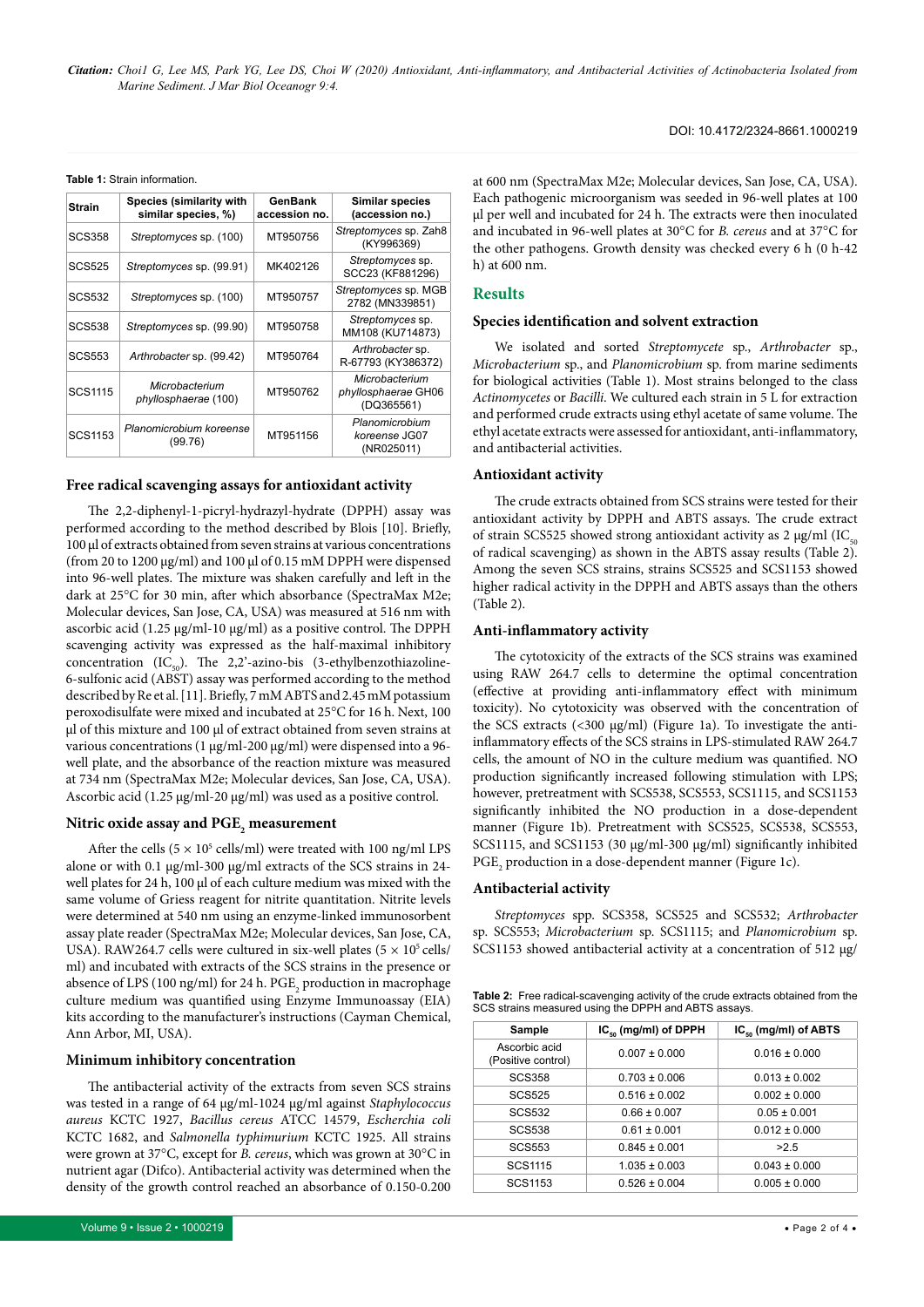*Citation: Choi1 G, Lee MS, Park YG, Lee DS, Choi W (2020) Antioxidant, Anti-inflammatory, and Antibacterial Activities of Actinobacteria Isolated from Marine Sediment. J Mar Biol Oceanogr 9:4.*

DOI: 10.4172/2324-8661.1000219



| Table 3: Minimum inhibition concentration (MIC, µg/ml) of SCS strains against pathogenic bacteria. |  |
|----------------------------------------------------------------------------------------------------|--|
|                                                                                                    |  |

| <b>Strain</b>  | E. coli (KCTC 1682)        |                  | S. typhimurium (KCTC 1925) |                  | S. aureus (KCTC 1927) |                  | B. cereus (ATCC 14579)     |                            |
|----------------|----------------------------|------------------|----------------------------|------------------|-----------------------|------------------|----------------------------|----------------------------|
|                | 1 <sup>st</sup> experiment | $2nd$ experiment | $1st$ experiment           | $2nd$ experiment | $1st$ experiment      | $2nd$ experiment | 1 <sup>st</sup> experiment | 2 <sup>nd</sup> experiment |
| <b>SCS358</b>  | 1024                       | 1024             | 512                        | 512              | 256                   | 256              | 1024                       | 1024                       |
| <b>SCS525</b>  | 1024                       | 1024             | 512                        | 512              | 256                   | 256              | 1024                       | 1024                       |
| <b>SCS532</b>  | 1024                       | 1024             | 512                        | 512              | 256                   | 256              | 1024                       | 1024                       |
| <b>SCS538</b>  | 1024                       | 1024             | 1024                       | 1024             | 512                   | 512              | 1024                       | 1024                       |
| <b>SCS553</b>  | 1024                       | 1024             | 512                        | 512              | 256                   | 256              | 1024                       | 1024                       |
| SCS1115        | 1024                       | 1024             | 512                        | 512              | 256                   | 256              | 1024                       | 1024                       |
| <b>SCS1153</b> | 1024                       | 1024             | 512                        | 512              | 512                   | 512              | 1024                       | 1024                       |